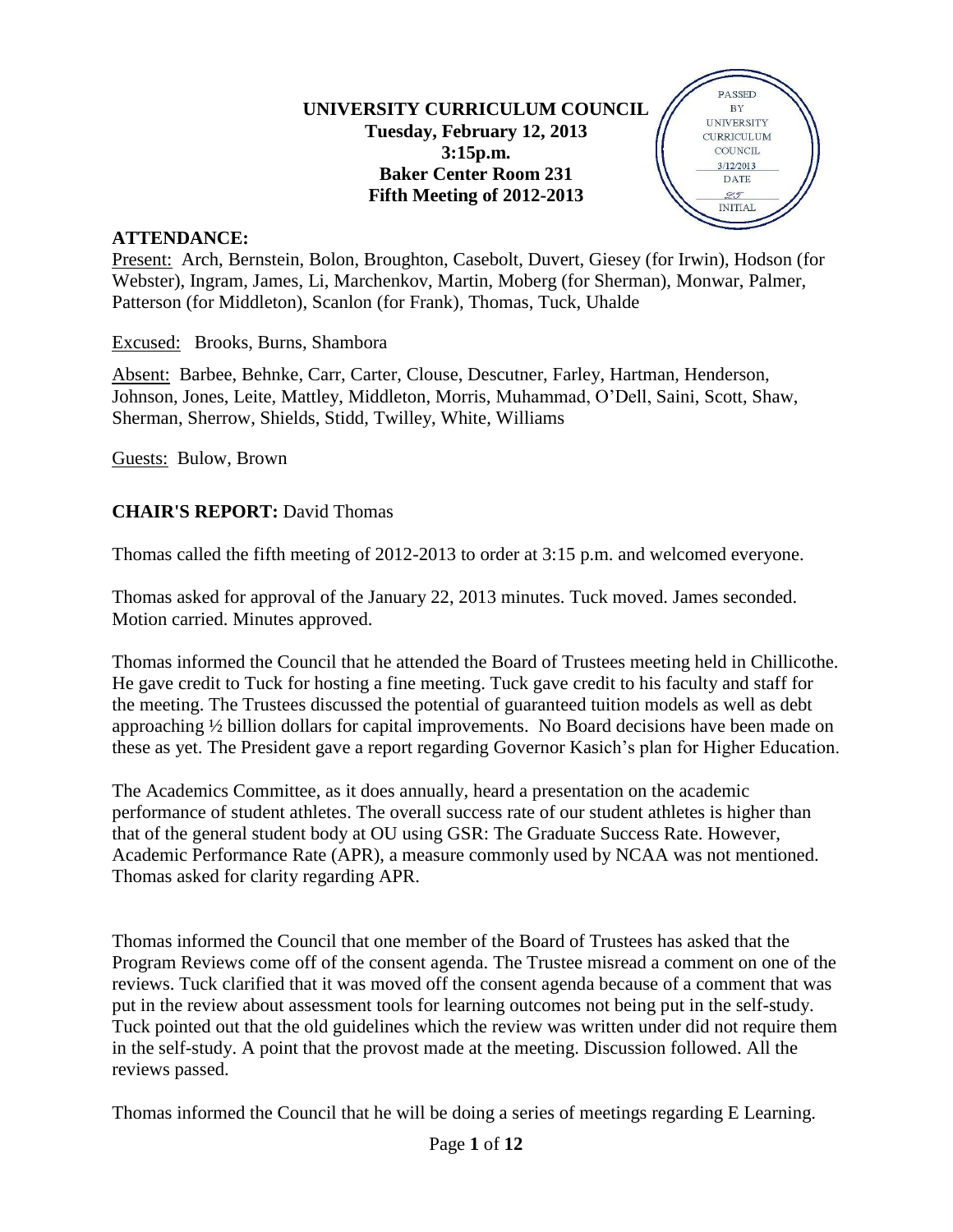General Education Task Force II will meet in about ten days.

# **INDIVIDUAL COURSE COMMITTEE:** Anita James, Chair

James presented the minutes from the Individual Course Committee meetings. Courses approved unanimously by voice vote.

## **PROGRAMS COMMITTEE**: Jim Casebolt, Chair

Casebolt presented the Programs Committee agenda to the Council.

## **FOR SECOND READING:**

**Motion to approve the slate of the three second readings Motion carried unanimously by voice vote; Slate approved.**

- NEW PROGRAM: ORXXX5 Aviation Management Minor
	- $\triangleright$  The Aviation Management Minor will allow students to communicate and work efficiently with aviation professionals. It will allow students the opportunity to expand their knowledge base and possibly work within the field of aviation while still utilizing the student's primary baccalaureate degree.
		- **The committee expressed concern that the Management faculty were consulted on the** use of MGT2000/2100, but entries in the OCEAN discussion tab show that this was done.
- REVISION: BS6361 Hotel, Restaurant, and Tourism
	- $\triangleright$  "The RHT program currently has two tracks; this was implemented several years ago and has proved problematic. Sometimes students decide to pursue the other track from the one they began; other times career and internship opportunities would benefit from having completed courses in the "other" track. The current two tracks present confusion to students while they are navigating their choices.
	- $\triangleright$  Combining the two tracks adds only two additional courses for the students' programs of study, and benefits them because all students become prepared for restaurant, hotel, and tourism industry leadership in its multiple facets.
	- $\triangleright$  The program changes proposed also eliminate three courses (one ECON, JOUR 2500, MGT 3300) and add one (MIS 2011); thus making the total number of courses changed in the program.

 $\blacksquare$  The committee expressed concern if the MIS faculty were consulted on the use of MIS2011; a note from Thom Brown has been added to OCEAN showing support.

 $\triangleright$  Finally, The statistics requirement has been changed from PSY 2110 (4 hours) to PSY 1110 (3 hours), reducing the total required hours for the major by one. The changes in ECON and PSY reflect changes in the business minor (all students are required to complete), which does not require these courses. ECON 1000 has been selected as more appropriate than the ECON 1030 + 1040 series. JOUR 2500 and MGT 3300 have been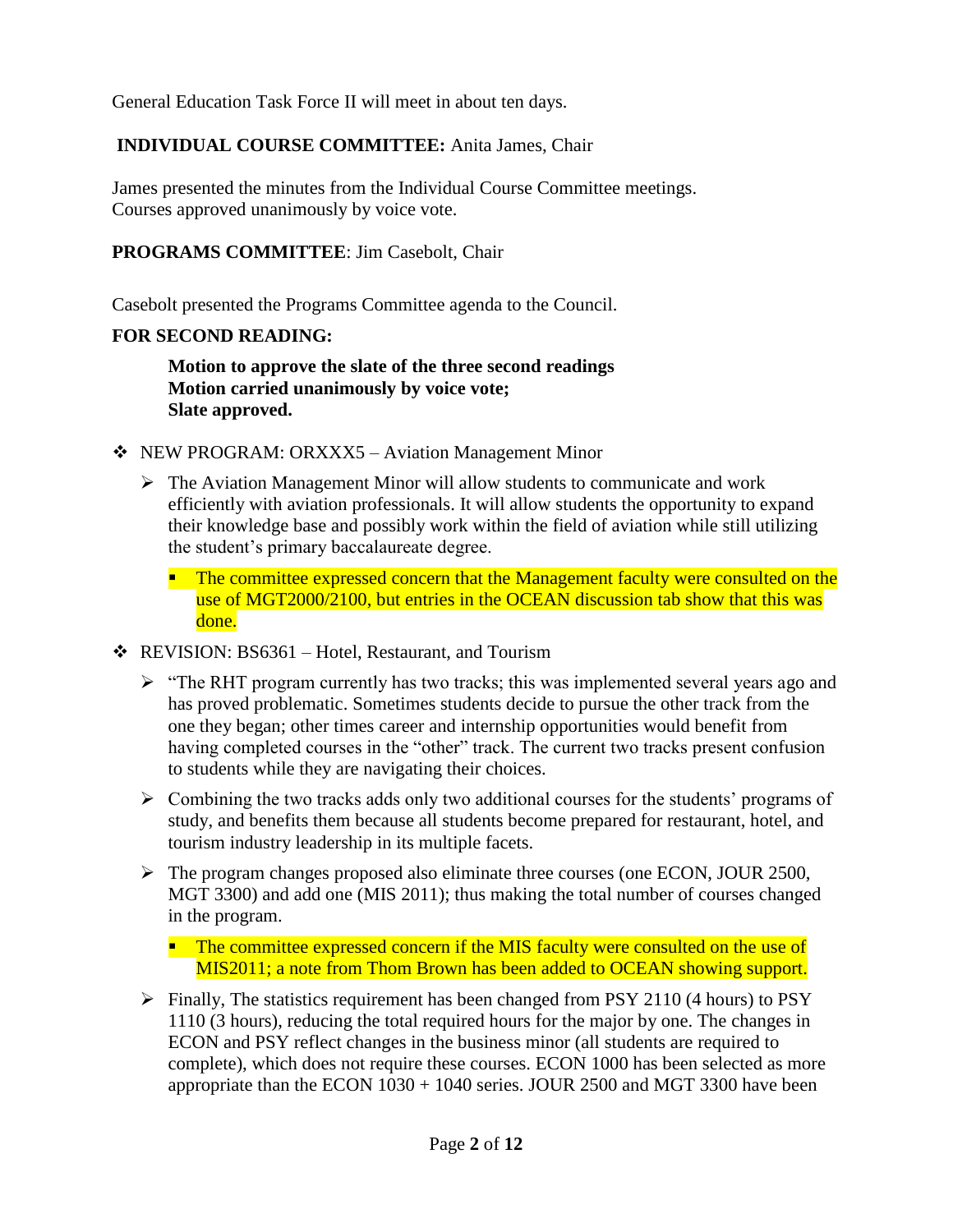eliminated to better streamline the curriculum and enable focus with the addition of the "whole program" curriculum in favor of the track options."

- $\triangleleft$  REVISION: MS5184 Music Theory
	- $\triangleright$  "The current "theory core" required for this degree includes MUS 5030: Post-Tonal Analysis (4.0HR). The proposed change would allow for either MUS 5030 or MUS 5902: Special Topics in Post-Tonal Analysis (3.0HR) as part of the theory core requirements. The total number of credits for the degree will not change. If a student takes MUS 5902 (3.0HR), then they would need to take one more elective credit. There are multiple 1-4 credits courses available (e.g. composition lessons are 1 credit) for electives."

### **Academic Minor programs at Ohio University**

- Provide a significant academic experience within a single discipline Minimum of 15 semester credits, maximum of 24 semester credits
- . Are open to any student pursuing a baccalaureate program at the University
- . Must include at least 2 courses at the 3000 level or above
- . Are administered by a single academic unit and generally consist of courses from that unit.

#### (from [http://www.ohio.edu/facultysenate/upload/Guidelines-for-New-Minors-and-](http://www.ohio.edu/facultysenate/upload/Guidelines-for-New-Minors-and-Certificates_Jan2012.pdf)[Certificates\\_Jan2012.pdf](http://www.ohio.edu/facultysenate/upload/Guidelines-for-New-Minors-and-Certificates_Jan2012.pdf) )

**Motion to approve the slate of the Revisions to the Minors Motion unanimously approved by voice vote Slate Approved**

# **Psychology Minor:**

**FIRST Reading Motion to suspend the rules Motion approved unanimously by voice vote Motions carried Moved to 2nd Reading Requirements Minor Hours Requirement**

The psychology minor requires a minimum of  $\frac{18}{21}$  hours. **Psychology Core Requirements**

Complete the following course:

PSY 1010 - [General Psychology](http://www.catalogs.ohio.edu/preview_program.php?catoid=27&poid=6196&returnto=1488) *Credit Hours:* 3.0

## **Complete one of the following courses:**

- PSY 1110 [Elementary Statistical Reasoning](http://www.catalogs.ohio.edu/preview_program.php?catoid=27&poid=6196&returnto=1488) *Credit Hours:* 3.0
- PSY 2110 [Statistics for the Behavioral Sciences](http://www.catalogs.ohio.edu/preview_program.php?catoid=27&poid=6196&returnto=1488) *Credit Hours:* 4.0

### **Complete four three of the following courses:**

- PSY 2210 [Physiological Psychology](http://www.catalogs.ohio.edu/preview_program.php?catoid=27&poid=6196&returnto=1488) *Credit Hours:* 3.0
- PSY 2310 [Cognitive Psychology](http://www.catalogs.ohio.edu/preview_program.php?catoid=27&poid=6196&returnto=1488) *Credit Hours:* 3.0
- PSY 2410 [Child and Adolescent Psychology](http://www.catalogs.ohio.edu/preview_program.php?catoid=27&poid=6196&returnto=1488) *Credit Hours:* 3.0
- PSY 2510 [Social Psychology](http://www.catalogs.ohio.edu/preview_program.php?catoid=27&poid=6196&returnto=1488) *Credit Hours:* 3.0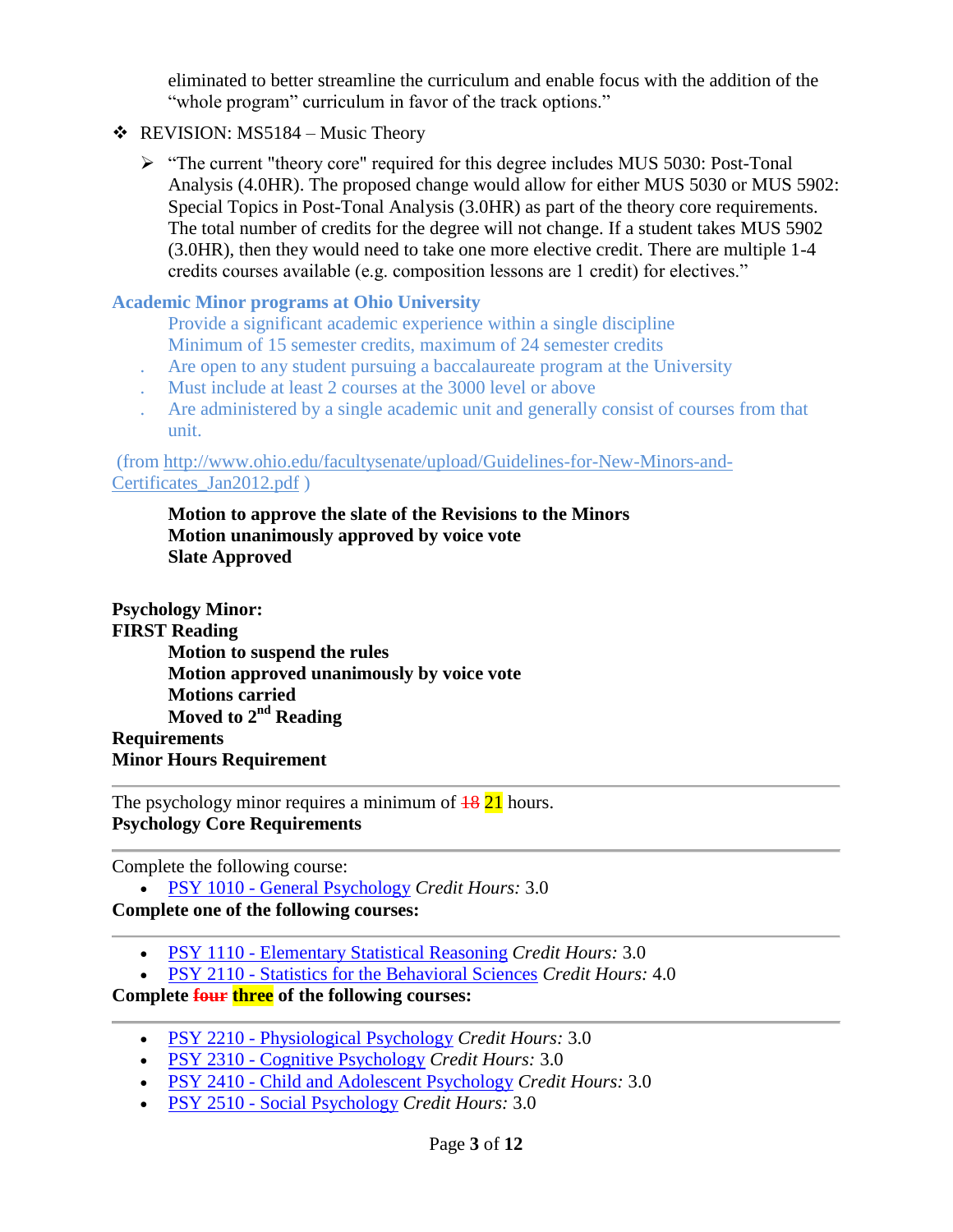PSY 2710 - [Abnormal Psychology](http://www.catalogs.ohio.edu/preview_program.php?catoid=27&poid=6196&returnto=1488) *Credit Hours:* 3.0

**Complete two psychology courses at the 3000-level or higher (excluding PSY 3910, 3920, 3940, 3970T, 3980T, 4930, 4970H, 4970T, 4980H, 4980T, and 4990H)**

The faculty in the following program have endorsed these changes. These are second readings for approval.

- REVISION: OR4903 AFRICAN AMERICAN STUDIES MINOR
	- $\triangleright$  Minor Hours Requirement: The African American studies minor requires a minimum of 19 hours. **At least two courses must be numbered 3000 or above.**
- REVISION: OR5241 PHILOSOPHY MINOR
	- $\triangleright$  Program Requirements: Complete 15 hours in philosophy (PHIL), at least 12 hours must be courses numbered 2000 and above **and at least two courses must be including at least two courses numbered 3000 and above**.
- REVISION: ORTHAR THEATER MINOR
	- Minor Hours Requirement: The theater minor requires a minimum of 22 hours. **At least two courses must be 3000 level or above.** You must maintain a 2.0 GPA in the minor.
- $\div$  REVISION: OR6360 APPLIED NUTRITION
	- Minor Requirements: The applied nutrition minor requires a minimum of 20 hours. **At least two courses must be 3000 level or above.**
- ❖ REVISION: ORCOMS COMMUNICATION STUDIES
	- Electives: Complete three of the following courses. **At least two courses must be 3000 level or above.**
- REVISION: ORIART INTERDISCIPLINARY ARTS
	- $\triangleright$  Arts Courses: Complete at least four of the following courses. The courses must include at least two art forms (AH, DANC, FILM, MUS, THAR). **At least two courses must be 3000 level or above.**
- ❖ REVISION: ORMUSI MUSIC MINOR
	- "Music Literature Electives: **The minor must include at least two academic courses numbered 3000 or above.**
		- From Elizabeth Sayrs: "We'd like the list of courses removed so it does not have to be changed or updated as courses change, and allows students who choose to take the music major theory core (which music minors can test into) to take other upper level courses with more pre-reqs. The term academic electives/courses will be clear to music people - it's in contrast to applied lessons and ensembles. We will specify on the DARS which 3000+ courses should not be included for credit if necessary, and will keep a list of recommended courses to use for in-house advising, but the more generic language without a list will be clearest for the program requirements themselves."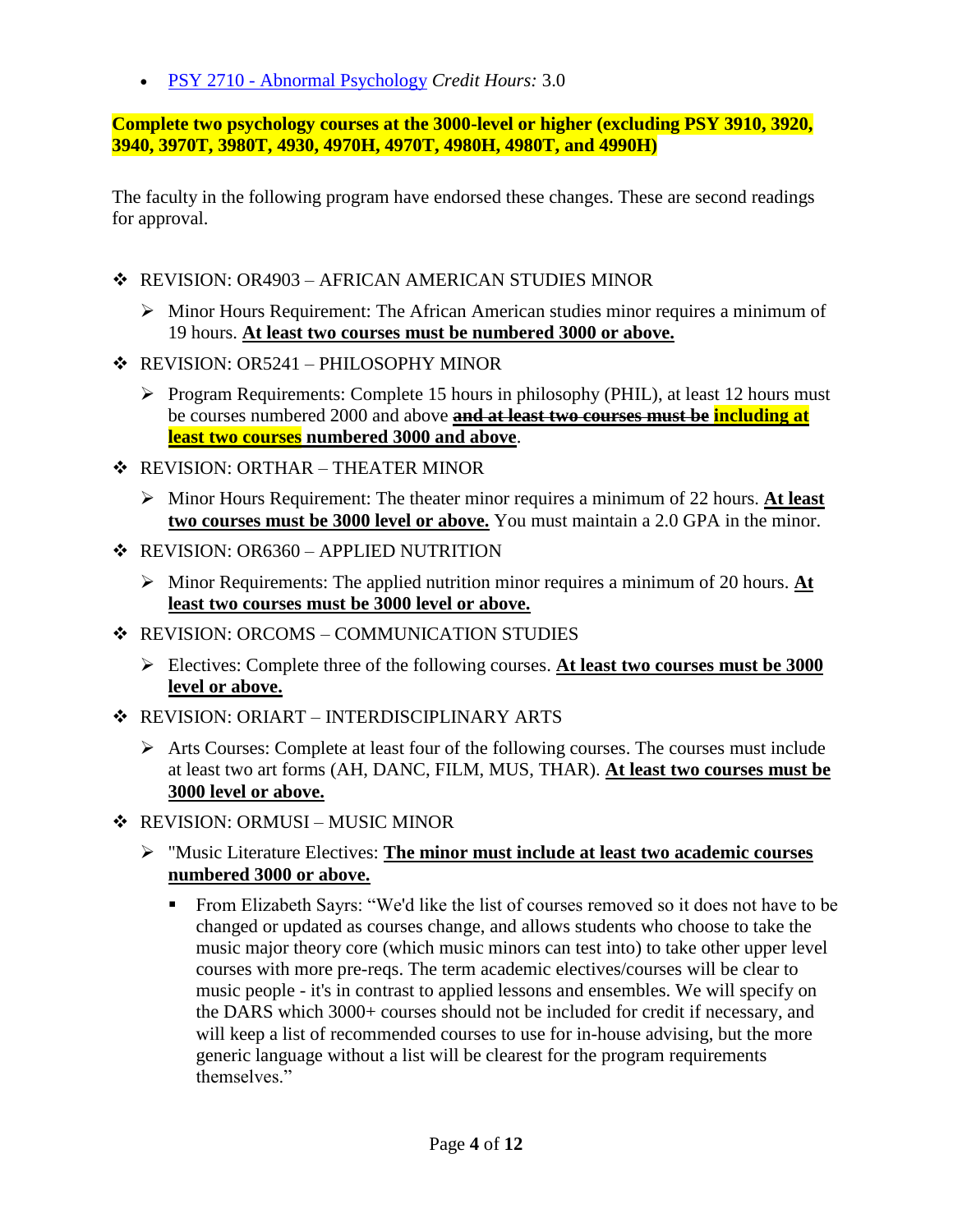## **This minor still need to be revised in order to be in compliance:** Business — Will change number on FIN2400 to 3000+

## **FOR FIRST READING:**

- NEW PROGRAM: ORXXX6 Journalism Minor
	- $\triangleright$  "The minor in Journalism offers students an overview of the role of media in society and an understanding of basic theories and practices of newsgathering and strategic communication. The minor helps students to communicate information about their major disciplines to a wide audience across multiple media platforms."
	- $\triangleright$  "Completion of the Journalism minor will enable students to pursue career opportunities in which critical analysis of information, media literacy, and an understanding of basic journalistic concepts are required."
	- $\triangleright$  The minor includes 18 hours of courses, all in journalism, and a minimum of two (one required and one elective) 3000 or above.
		- All courses included in the minor are coming through ICC to add the minor code.
- REVISION: CTEMPI Empirical Study of Language Certificate
	- $\triangleright$  "The Certificate in the Experimental Study of Language is an interdisciplinary complement to any undergraduate bachelor's program. The scientific study of language is spread across multiple disciplines and is growing rapidly. The proposed program is designed to enhance the preparation for students who plan to enter graduate study in an area of language investigation that has an experimental focus."
		- 1. Change of certificate name to Certificate in the Experimental Study of Language
		- 2. The certificate program is to be housed in one of the four Patron Departments. For the foreseeable future, that Patron Department will be Communication Sciences and Disorders.
		- <sup>3</sup> 3. Quarter to semester modifications in specific course requirements, totaling 35 semester hours
- REVISION: BS6310 Physical Science and ME6859 Physical Science
	- $\triangleright$  "To avoid confusion and allow for differentiation with two new tracks that have been submitted to UCC (i.e. Physical Science-Physics and Physical Science-Chemistry), we are proposing that the existing program's name be changed from Physical Science to Physical Science-Physics and Chemistry. This change will not impact total program hours or resource requirements."
	- **Motion to suspend the rules**
	- **Motion carried**
	- **Rules Suspended**
	- **Moved to Second Reading**
	- **Motion to Approve the program**
	- **Motion unanimously approved by voice vote**
	- **Program Approved**
- NEW PROGRAMS: BSXX01 Physical Science-Chemistry BSXX08 – Physical Science-Physics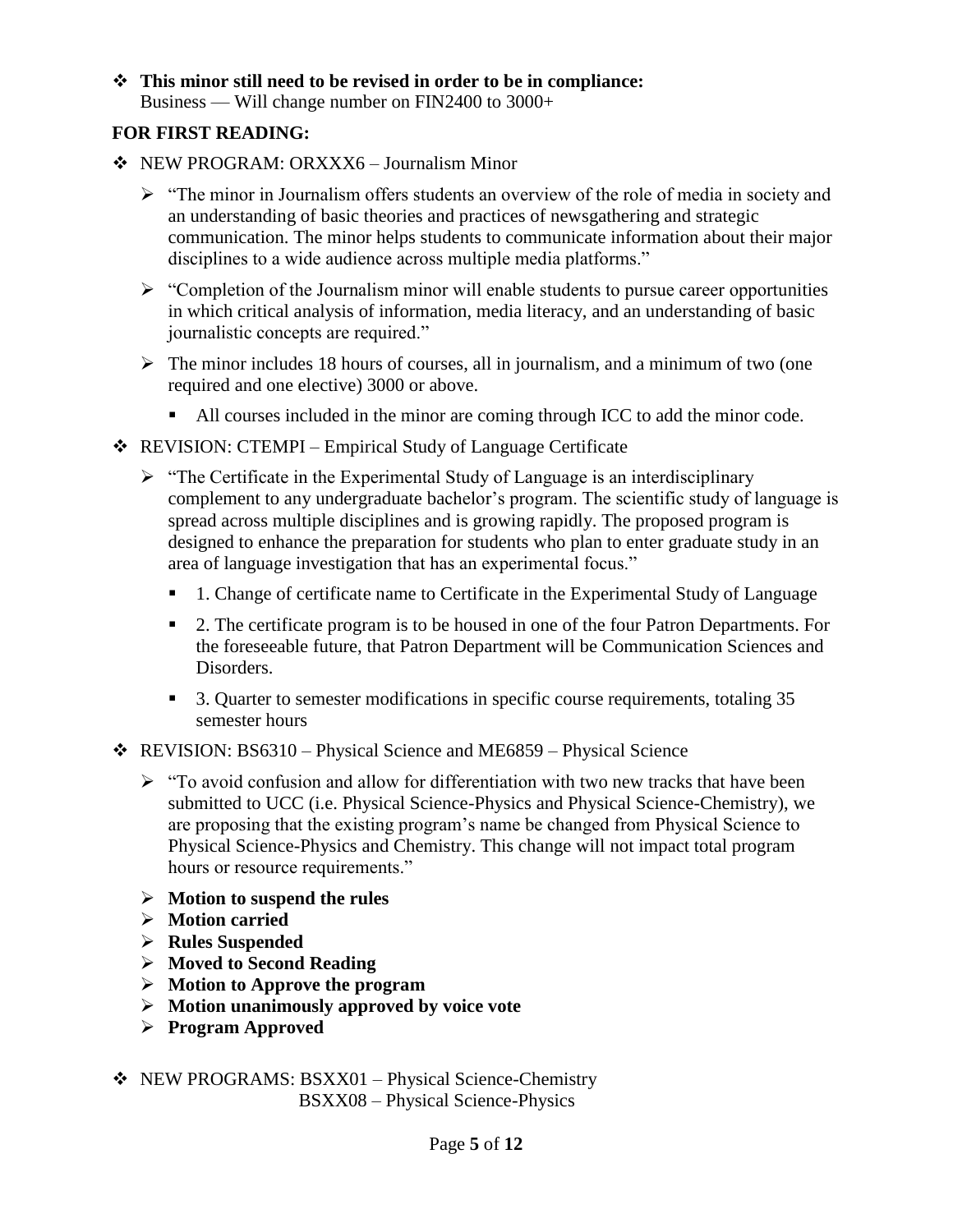MEXX01 – AYA Physical Science-Chemistry MEXX02 – AYA Physical Science-Physics

- "Ohio University's Patton College of Education proposes two "new" tracks within the existing undergraduate Adolescent to Young Adult (AYA) and graduate Curriculum and Instruction degree programs for science teacher preparation. The tracks include Physical Science-Chemistry and Physical Science-Physics at both the undergraduate and graduate levels. These two tracks are modifications of the approved Physical Science program and will share the same education admission and matriculation requirements as our other Ohio Board of Regents approved tracks as well as a common core of courses…. We are requesting four new major codes so that we are able to report the number of candidates in each track to external constituents…
- **Motion to suspend the rules**
- **Motion carried**
- **Rules Suspended**
- **Moved to Second Reading**
- **Motion to Approve the program**
- **Motion unanimously approved by voice vote**
- **Program Approved**
- REVISION: Patton College Honors Program
	- $\triangleright$  The Patton College wishes to expand the current Honors Program in Human and Consumer Science into the MacKenzie King Honors Program, open to all majors in the college. Changes to the relevant course have been submitted to UCC. It is unclear what UCC's oversight of this is, since it is not currently overseen by the Registrar's office.
	- From Eugene Geist: "The Connavino Honors Program is mainly directed at first year students and sophomores in the teacher education programs. The new MacKenzie King Honors Program will target students later in their college career (Junior and Senior). I feel the two programs are complementary and will work together to offer the diverse student population in the Patton College of Education a number of different options to fulfill their potential. Both of these programs will support and encourage undergraduate inquiry and research. Students in both programs are required to engage in a long-term research project that requires independent planning and execution in close cooperation and with the careful guidance of a faculty member."
	- $\triangleright$  There will be marketing within the college.
	- $\triangleright$  This does not appear on a student's transcript so this may not need UCC approval.
	- $\triangleright$  There are no clear guidelines regarding this issue.
	- $\triangleright$  What the College wants to accomplish with this needs to be clarified.
- REVISION: MA4209 Development Studies Masters
	- $\triangleright$  "Currently, the Master of Arts in International Development Studies program requires students to complete 48 credit hours. In addition to the general requirement (28 credit hours), each student can choose and complete one of the four 20-hour concentrations (i.e., Environment, Gender, Health, and Social Sciences). This proposal is to add "Sport and Development" as the 5th option to the concentration list."
	- $\triangleright$  Approval from impacted departments needed.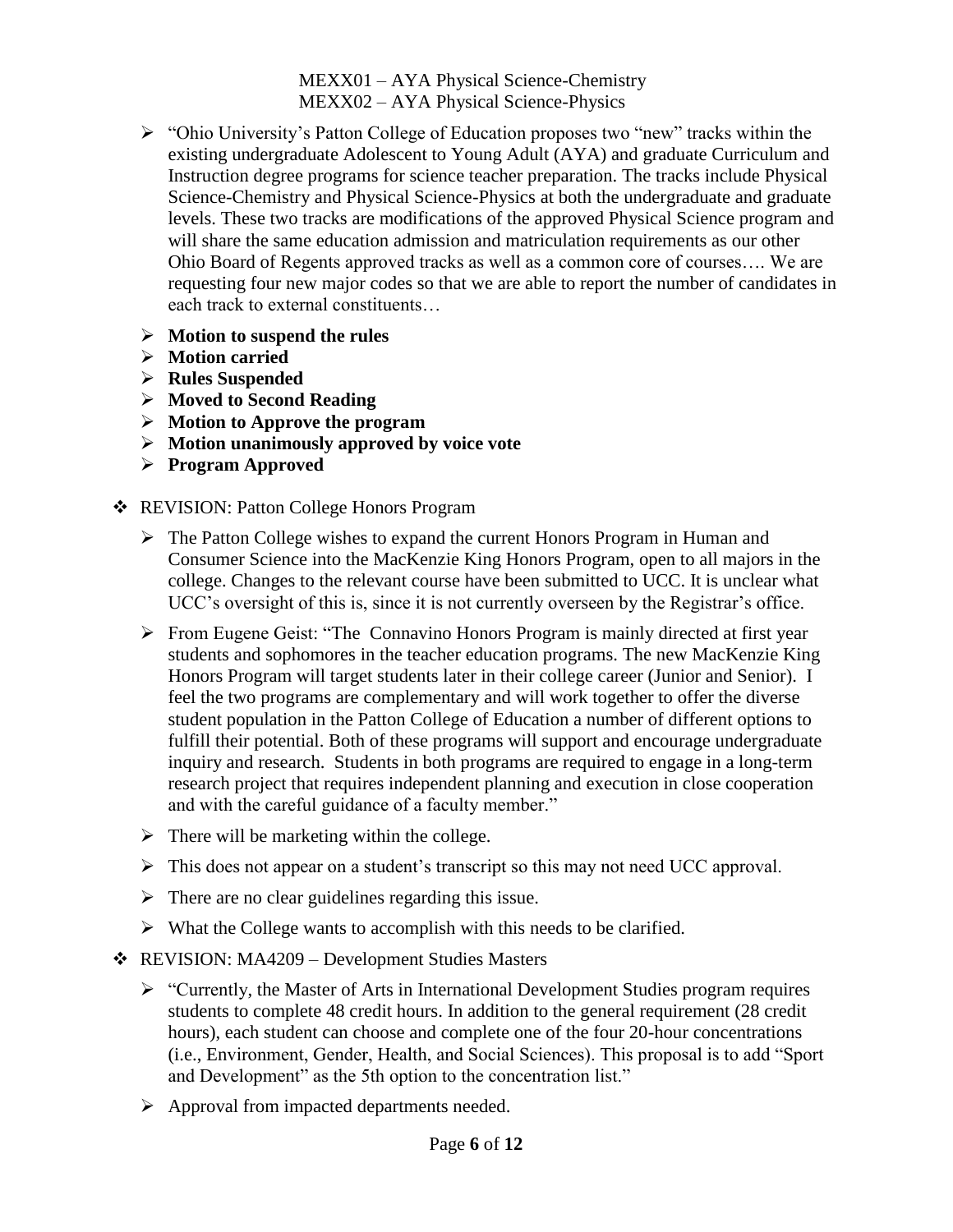## NEW PROGRAM: CTX15G – Sport and Development Certificate

- $\triangleright$  "The use of sport as a vehicle for promoting and facilitating a wide range of social and welfare needs is a well-established feature in numerous countries. It has a unique power to create unity and bind people to a goal. Despite this, it has seldom been used in a development context or as a development lever for change. This certificate focuses on the nexus of sport and development and is designed to provide any graduate students at Ohio University with an understanding of how sport can promote positive change and facilitate development among seriously divided societies, as well as promote discipline, dedication, and community among segments of populations. This certificate helps prepare professionals to study sport from a critical development perspective."
- $\triangleright$  Approval from impacted departments needed.
- NEW PROGRAM: CTX16G East Asian Studies Certificate
	- $\triangleright$  "The graduate certificate program in East Asian Studies provides the opportunity for students in any graduate student at Ohio University to integrate their disciplinary work with a regional expertise in East Asia. The certificate is intended to complement a major course of study and better prepare students for work as practitioners in related government, development, and aid agencies, as well as in private and academic organizations. The interdisciplinary nature of the program allows students to develop proficiencies in the conceptual frameworks of East Asian Studies and to develop targeted proficiencies in areas of professional and/or research interest. By pairing their disciplinary work with a regional interest, this certificate will provide them with the formal credential in East Asian Studies as part of their programs. This certificate requires a minimum of 20 semester credit hours. This generally entails 12 semester hours of core courses and two semesters of foreign language or equivalent courses."
	- $\triangleright$  Patron Department approval needed.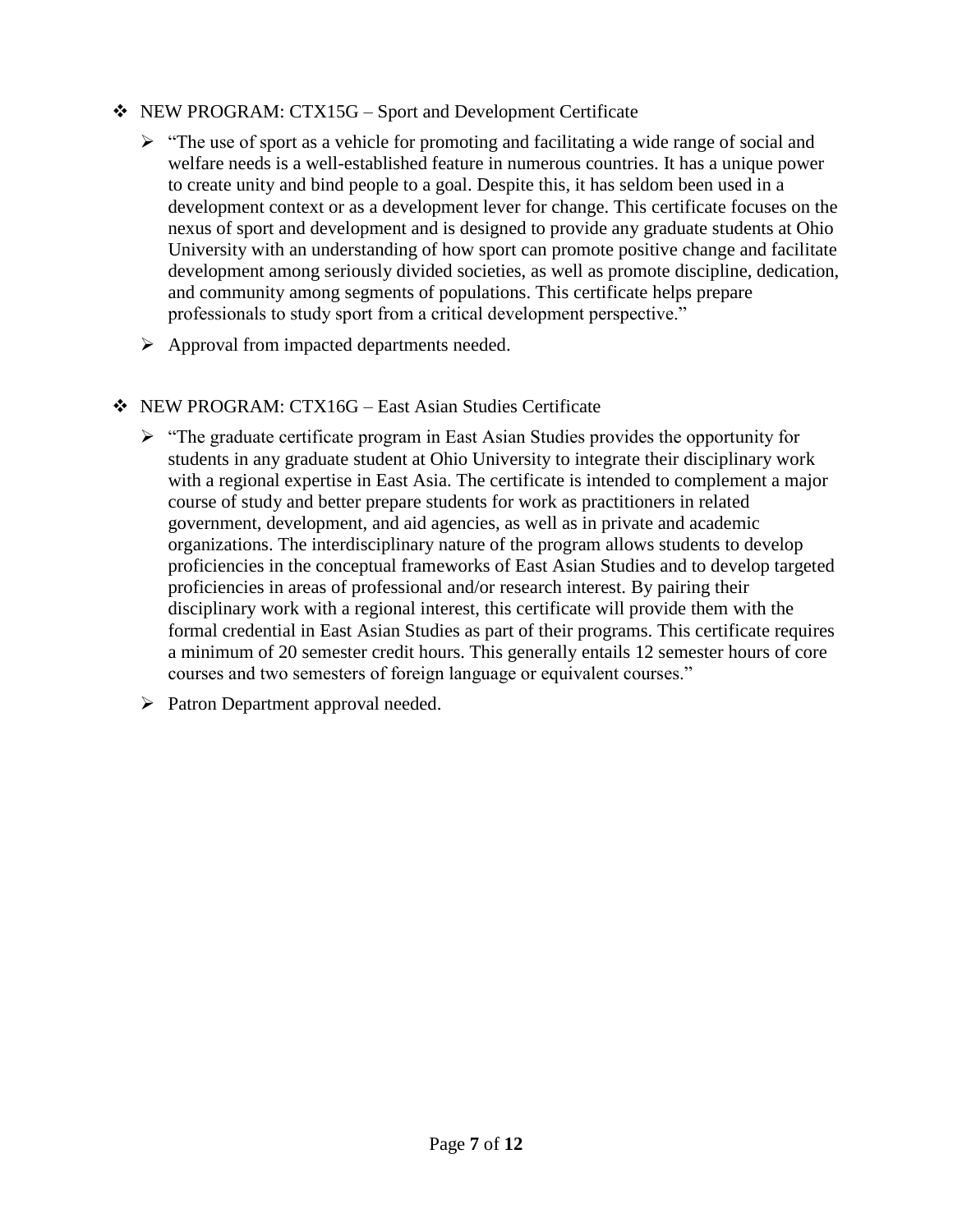#### **UCC Process for Offering Approved Undergraduate Programs at New Locations Other Ohio University Campuses For First Reading, February 12, 2012**

WHEREAS in accordance with Faculty Handbook section VII.B, the University Curriculum Council (UCC) is to make recommendations in curricular matters that include the "…addition, relocation, and deletion of academic programs and degrees";

WHEREAS extant UCC processes address program additions and changes, and program relocation within the same campus, and the process for program deletion is described in Section II.D.4.c of the Faculty Handbook;

WHEREAS UCC and the Programs Committee currently have no process for previouslyapproved undergraduate curricula being newly offered as full programs at locations other than the originating campus;

WHEREAS the UCC new program approval process evaluates non-curricular aspects of proposed programs, such as the need/purposes of the program (including the estimated demand for the program), resource needs (faculty, space, and financial requirements), and how increased enrollment may increase demand in other departments (e.g. general education courses, course required outside the department).

WHEREAS Ohio University's move to Responsibility-centered Management (RCM) includes a robust role for UCC in monitoring and preventing inappropriate program and course duplications and curricular hoarding; $<sup>1</sup>$ </sup>

THEREFORE, when newly offering an approved program at a different OU campus, the following process will be used to address this gap in our current policy in a manner consistent with existing UCC requirements for program approval and program relocation, modified to account for the fact that the curricular portion of the program is already approved.

The goal of this process is to ensure that there has been broad consultation in the decisionmaking process, that adequate facilities and resources will be available at the new location, and that continued interaction and shared decision-making between the originating and new locations will occur.

The process will use a memo-based format similar to the memo-based program relocation process:

1) A department/school/campus-level memo proposal from the new location will be submitted to UCC outlining the information required in the appendix. The proposal should address any affected academic areas at the new location; This could include the need for new courses, or increased enrollment in courses from outside the program; increased need for general

a<br>B

 $1$  See the draft "Responsibility Centered Management Academic Quality Indicators" at http://www.ohio.edu/provost/rcm/manage/upload/Draft-Academic-Quality-Indicators.pdf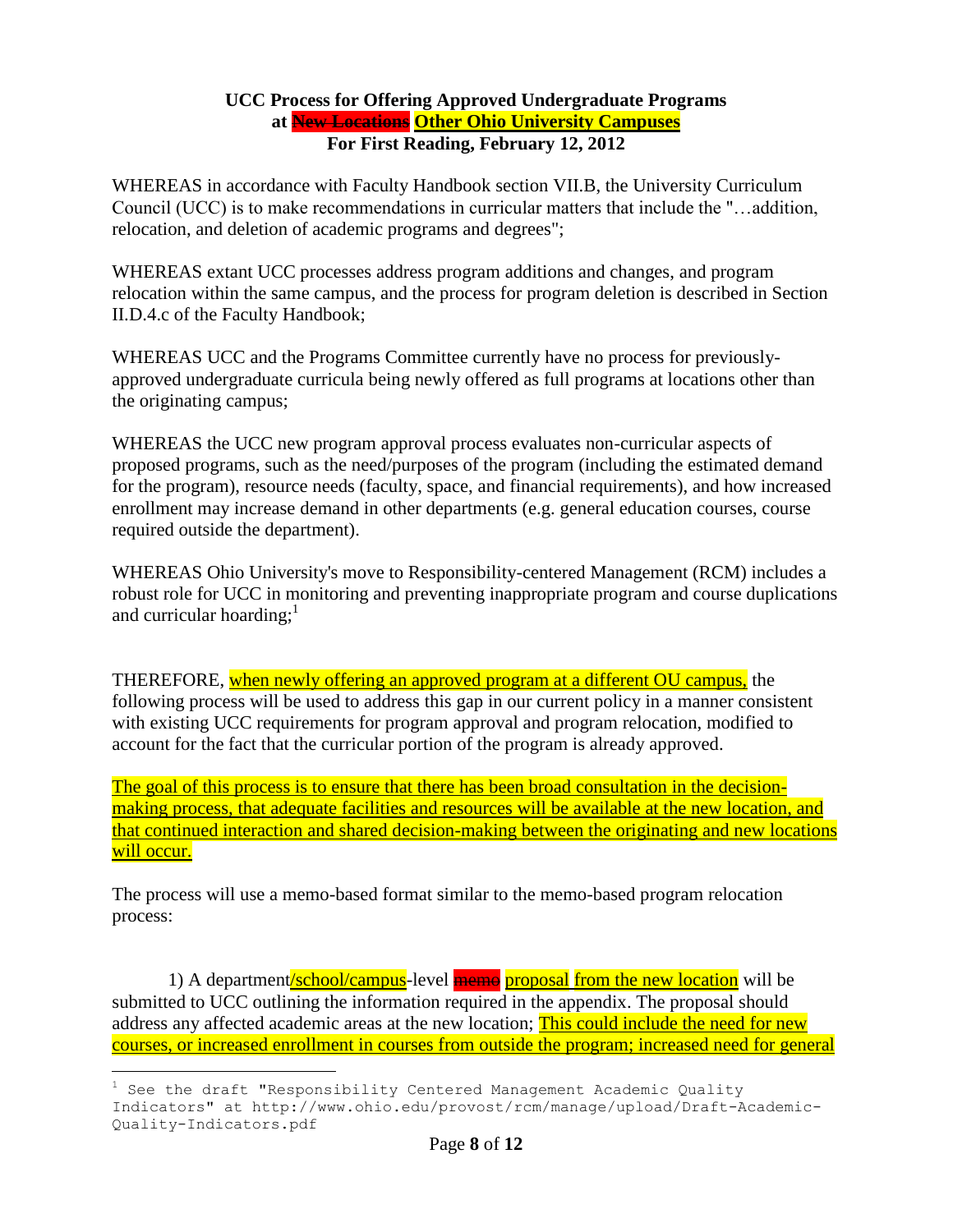education offerings; etc. This memo should be signed by the department/school chair and the Dean of the unit in the new location. This will be submitted to the Program Committee by the Dean's office.

2) A program-level memo from the **originating** program will be submitted to the UCC, signed by the department/school chair, presenting the **originating** program's position (positive, negative or neutral) about offering the program at the new location. This memo should be signed by the department/school chair and the Dean of the unit housing the originating program.

3) Program-level memo(s) from all affected programs at the new location will be submitted to the UCC signed by department/school chairs, presenting the program's position (positive, negative or neutral) on the new location.

The Programs Committee will review the memos and will submit a report to the UCC outlining their position on the new location, including any specific concerns about the new program location. The UCC will follow its standard practice of two readings of the Programs Committee report for the proposed new program location. A UCC vote to receive the Programs Committee report indicates that based on the information in the memos, UCC (1) believes that broad input from affected programs and their associated faculty was considered; and (2) believes that critical financial, staffing, and academic quality issues have been adequately addressed; and (3) believes that there will continue to be significant consultation and interaction between the home program and new program locations.

General guidelines:

1) Certain aspects of the original program remain the same regardless of location, such as admission standards, curriculum, minimal qualifications expected of instructors, and so on.

2) Changes to a program apply to all offerings of the program, regardless of location. All program changes must be approved by the **"home"** originating program.

3) New program locations will be reviewed at the same time as their **"home"** originating program.

4) Faculty, staff, and administrators at all locations will be expected to participate fully in program review and accreditation when applicable.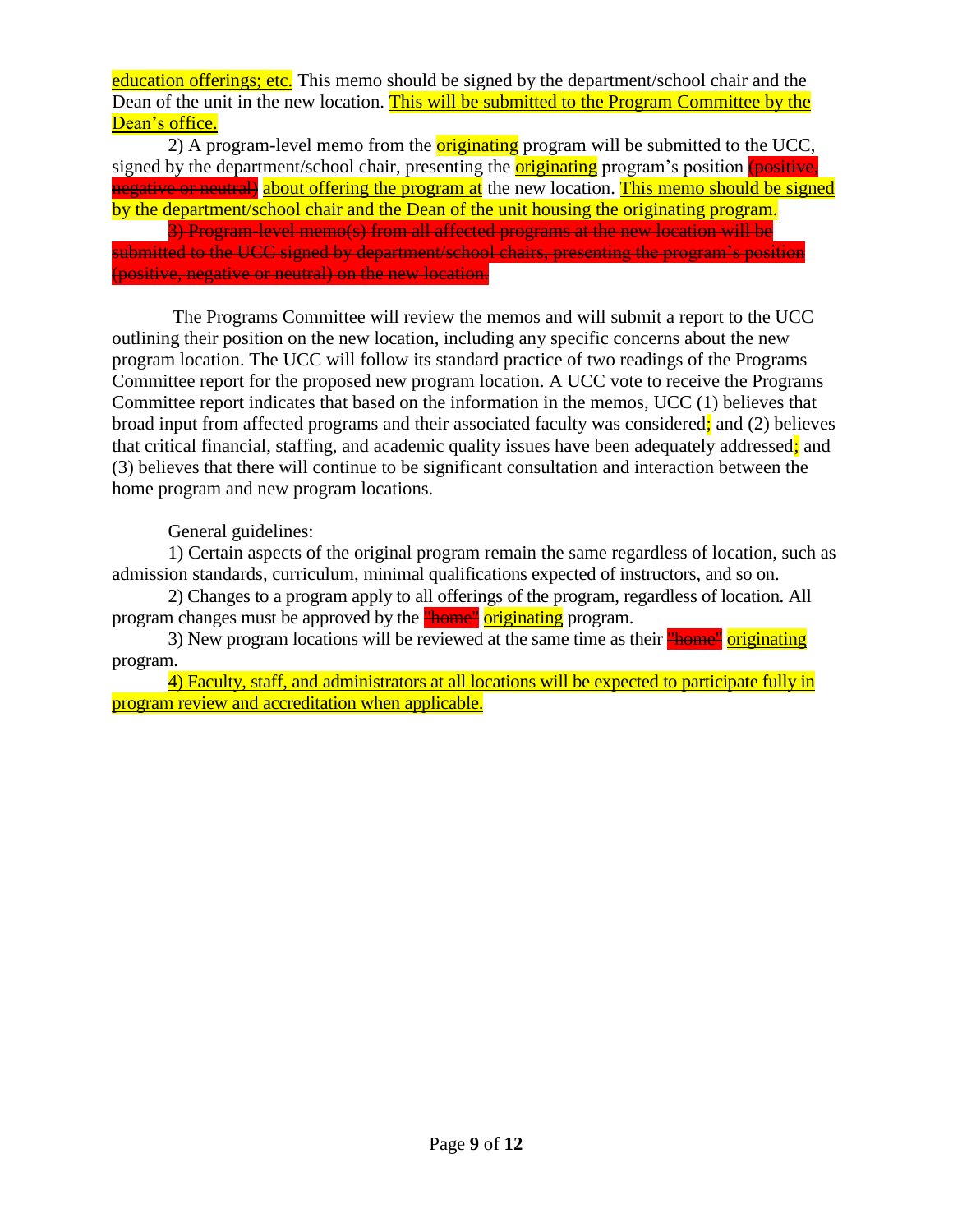### **Appendix: Outline of Memo for Offering Approved Undergraduate Programs at Other Ohio University Campuses**

*The content of this outline duplicates the outline of the New Semester Program Proposal Guidelines-Undergraduate, deleting irrelevant items that are specific to the curriculum.*

- I) Summary Statement
	- 1) Title of Program, Degree to be conferred, Administrative unit proposing program, Date of submission
	- 2) A brief (< 500 word) statement summarizing the **need/purposes** of the program (including the estimated demand for the program), a summary of **resource needs** (faculty, space, and financial requirements), and the **date of proposed implementation**.
- II) The Need for the Program
	- 1) What is the local, regional, and national demand for graduates of the proposed program location?
		- (a) Any statistical documentation would be helpful.
	- 2) What other schools within Ohio offer the same or a similar program? (a) What has happened to enrollments at those schools in recent years?
	- 3) At which other locations is the program currently offered? Can students fulfill their educational and/or vocational needs through the existing program location? If they cannot, why not?
	- 4) How does the proposed program location align with the current vision for the university?
	- 5) List departments or other academic units at Ohio University and elsewhere that were consulted in the development of this proposal. Approval is required from departments whose high-demand courses your program will require.
	- 6) From what geographic area do you anticipate that students will be drawn for the proposed program location?
	- 7) How many students do you anticipate will enroll in the program in each of its first four years?
		- (a) To what extent will enrollments in the new program location come from students who would otherwise enroll in another program at the same location **anyhow**?
		- (b) To what extent will enrollments in the new program location come from students who would enroll in the same program at another location?
		- (c) To what extent is it anticipated that the enrollment will represent "new" (incremental) students?
		- (d) Are there any upper limits on program enrollment? (If so, specify.)

## III) Faculty and Instructional Resources

- 1) Will current faculty, new faculty, or a combination of both be used? How?
	- (a) How will new faculty for the new program location be selected? By whom?
	- (b) What are the minimal qualifications expected of instructors in the program? (This must be the same as the **"home"** originating program.)
	- (c) What is the tenure status of any identifiable current Ohio University faculty who are probable program participants in the new location?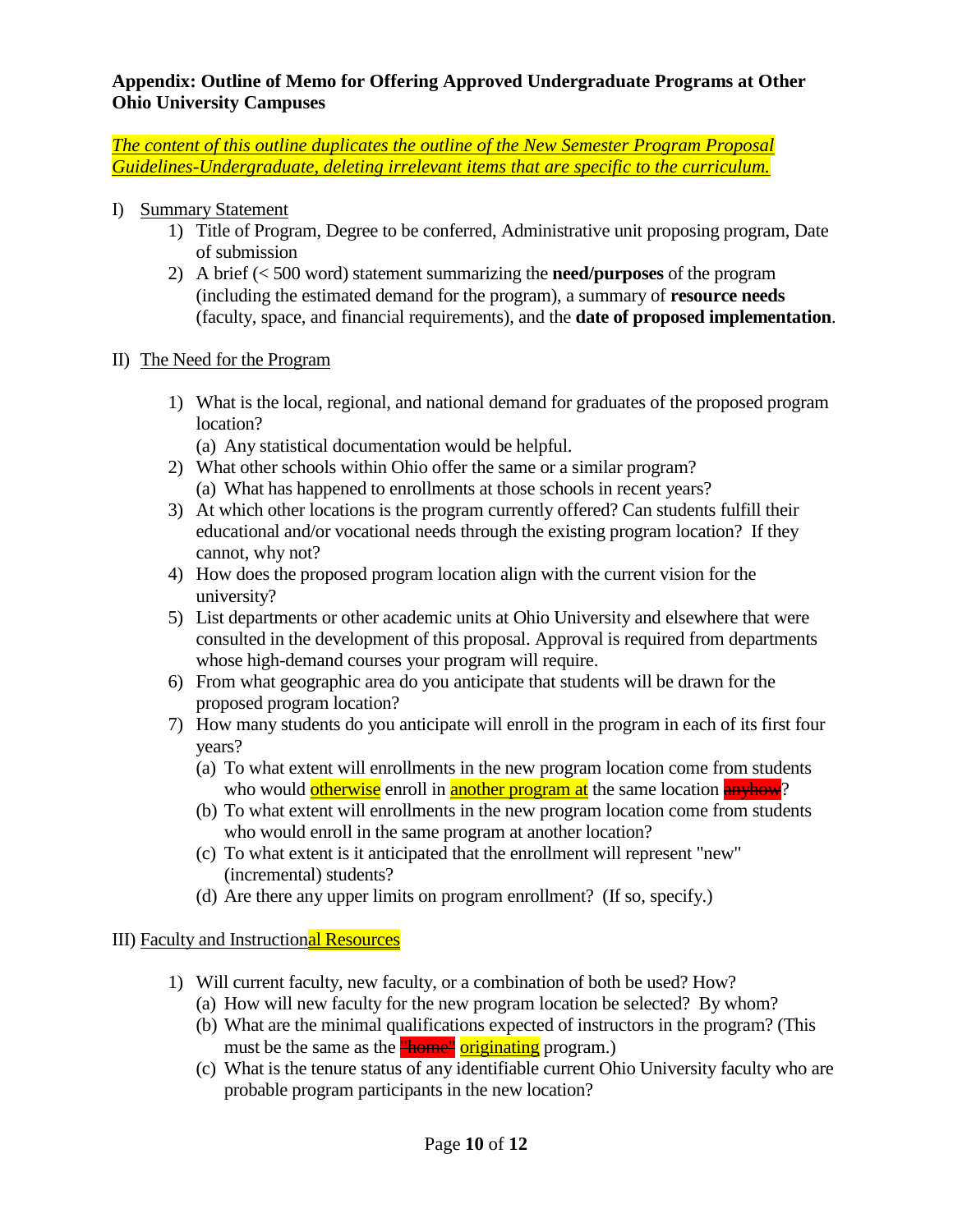- 2) What is the likely teaching load of faculty members teaching in the new location? How does this compare to the **home** originating program?
- 3) What is the projected ratio of FTE students to FTE faculty in the new location?
- 4) Describe the existing facilities and other physical resources, document their sufficiency, and enumerate any changes or additions that will be necessary.

# IV) Administration and Coordination

- 1) Who chose (or will choose) the **administrative officer(s)** director/coordinator(s) in the new location?
- 2) What is the title of the **administrator** director/coordinator(s) who will administer the new program location?
- 3) Will the **administrator director/coordinator** (s) have academic rank?
	- (a) If a new **administrator** director/coordinator will be hired, what are the minimal academic credentials acceptable?
- 4) Who will be responsible for coordinating with the **home originating** program? What plans are in place to ensure interaction between programs at all locations?
- V) Timing and Evaluation
	- 1) Has any external publicity about this program location already been generated? (a) If so, by whom and why?
		- (b) Have applications for admission at the new location already been entertained?
	- 2) When do you want the program to start at the new location? How will the program be phased in?
	- 3) New program locations will be evaluated annually by their colleges. What additional assessment tools are suggested to evaluate the new program location once ongoing?

## VI)Budget and Financial

- 1) List an anticipated budget of revenues and expenses for at least the first two years of the new program location.
- 2) Under costs, add in the incremental costs of instruction taken in areas outside the program (e.g. electives); if these costs are perceived to equal zero, state why the increased student burden in other areas will not add to financial costs and impede educational quality.
- 3) What is the extent of the fixed costs of the new program location for the first two years? (a) By fixed costs, we mean those expenses that will be incurred even if enrollment is
	- almost zero.
- 4) How much would expenses be reduced if enrollment equals only one-half the amount indicated in the budget?

What is your estimate of how conservative or optimistic your budget projections are?

# **Casebolt asked for feedback.**

**Moving programs from the Athens Campus to the New Dublin campus would follow these guidelines.**